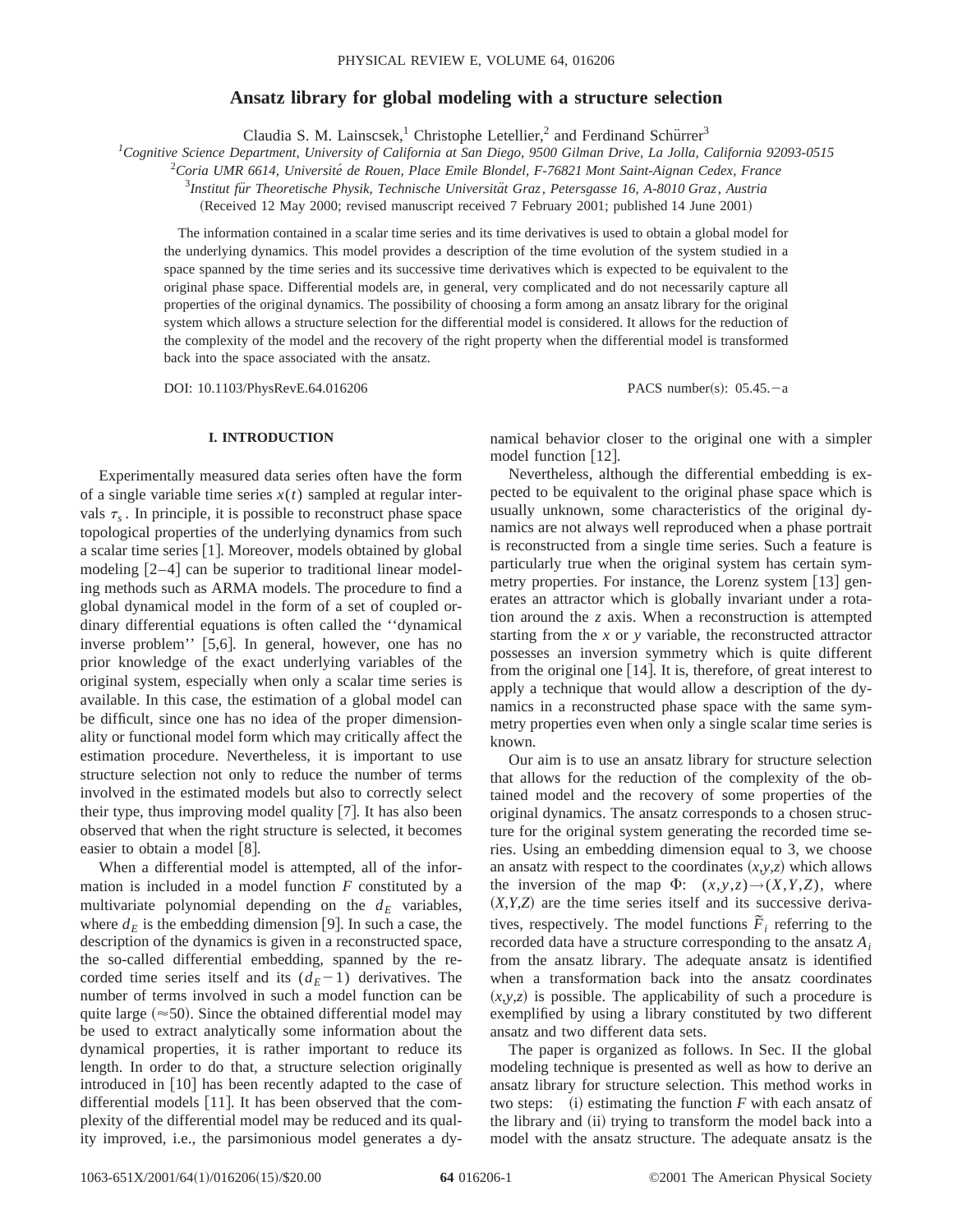one for which the transformation is possible. In Sec. III this technique is applied to two dynamical systems, namely the Lorenz and the Rössler systems using two ansatz from the library. The obtained models are then compared to the original ones. Section IV is the conclusion.

# **II. GLOBAL MODELING TECHNIQUE**

An approach for global modeling with structure selection is introduced. The first step is to build an ansatz library. Each ansatz represents a predefined structure for the differential model to estimate. Indeed, starting from a given ansatz, the second step to define the one and only restricted structure for the differential model can be computed. Thus, from the ansatz library a differential model library is computed. The second step consists of performing global modeling as usual  $[3,15]$  with each differential model. The third step is to select the ansatz corresponding to an invertible map that allows us to express the ansatz coefficients versus the model coefficients. Indeed, we assume that when this map is invertible, the ansatz is close to the original system. The ansatz model is thus used to perform a better analysis of the dynamics. This procedure will be detailed in the following way. The usual global modeling technique to obtain differential models is reviewed in Sec. II A Section II B is devoted to building the ansatz library, and Sec. II C explains how the structure of the differential model is selected from the predefined ansatz, that is, how to map the ansatz to the model in a very simple case. The general case is developed in Sec. II D.

## **A. General approach**

The modeling method presented in this paper is applied to systems whose dimension *D* of the original phase space is 3. We limit ourselves to the cases where the embedding dimension  $d<sub>E</sub>$  is also fixed to be equal to 3. Our method is based on the global vector field modeling technique introduced by Gouesbet and co-workers [3,9]. Very often the time evolution of all dynamical variables required for a complete description of the system studied is not known, and we cannot recover the original set of differential equations. We usually know a single scalar time series, and only a global model is obtained by using a reconstructed space spanned by coordinates derived from the recorded time series  $[16]$ .

Let us consider a dynamical system in  $\mathbb{R}^3(u,v,w)$ ,

$$
g \equiv \begin{cases} \n\dot{u} = f_1(u, v, w) \\
\dot{v} = f_2(u, v, w) \\
\dot{w} = f_3(u, v, w)\n\end{cases} \tag{1}
$$

Starting from a single time series  $\{u_i\}_{i=1}^N$ , where *N* is the number of points and  $u_i = u(t_i)$ , we obtain a set of independent variables by computing the derivatives

$$
X_i = u_i,
$$
  
\n
$$
Y_i = \frac{du_i}{dt},
$$
\n(2)

$$
Z_i = \frac{d^2 u_i}{dt^2}.
$$

A representation of the phase portrait is then given in a differential embedding  $\mathbb{R}^3(X, Y, Z)$ . With such a set of coordinates, a modeling procedure is applied to obtain a model from the recorded time series  $\{u_i\}_{i=1}^N$ . Such a model reads

$$
G \equiv \begin{cases} \n\dot{X} = Y \\ \n\dot{Y} = Z \\ \n\dot{Z} = F(X, Y, Z, \alpha_n) = \sum_{n=1}^{N_{\alpha}} \alpha_n P_n \n\end{cases}
$$
\n(3)

where  $\alpha_n$  are the coefficients of the model function *F* to be estimated and  $P_n$  are the monomials  $X^i Y^j Z^k$  [3]. The indices  $(i,j,k)$  for monomials may also be negative yielding a rational model. System (3) is called the *differential model* and its parameters can be obtained by solving an overdetermined system of *N* equations with  $N_\alpha$  unknown coefficients  $\alpha_n(N)$  $\gg N_{\alpha}$ ) reading as

$$
\begin{pmatrix} \dot{Z}_1 \\ \dot{Z}_2 \\ \vdots \\ \dot{Z}_N \end{pmatrix} = \begin{pmatrix} F(X_1, Y_1, Z_1) \\ F(X_2, Y_2, Z_2) \\ \vdots \\ F(X_N, Y_N, Z_N) \end{pmatrix} . \tag{4}
$$

In the method discussed in  $[3]$ , this model function  $F(X, Y, Z, \alpha_n)$  is obtained by using a Fourier expansion on the basis of orthonormal multivariate polynomials generated from the data set. A SVD procedure may also be preferred to solve this set of equations  $[15]$ . The latter is used in this work.

## **B. Ansatz library**

When a differential model is attempted, the model function  $F(X, Y, Z)$  is usually estimated by using a polynomial expansion that involves a larger set of terms than required. The spurious terms increase the complexity of the model and decrease its qualitity, i.e., the asymptotic behavior generated by the obtained model may differ more from the original dynamics. In order to avoid that, structure selection must be performed. Different techniques exist. One of them starts with a model function estimated on a full polynomial expansion up to a certain order and deletes spurious terms  $[12]$ . In this paper we propose a quite different procedure. Rather than modifying or building a model structure for a particular case, we start with different complete model structure, i.e., the so-called ansatz library, out of which we choose the best. Each ansatz is thus used for selecting the structure of the model function, i.e., for reducing the number of coefficients involved in the estimated function.

In order to obtain a model with an adequate structure that expresses the model equations in a form closer to the original one than the differential model  $(3)$ , an ansatz library is used to select a structure for the original system. The ansatz are based on dynamical variables  $(x, y, z)$  which may differ from the unknown original dynamical variables  $(u, v, w)$ . The ansatz are selected in order to be able to invert the coordinate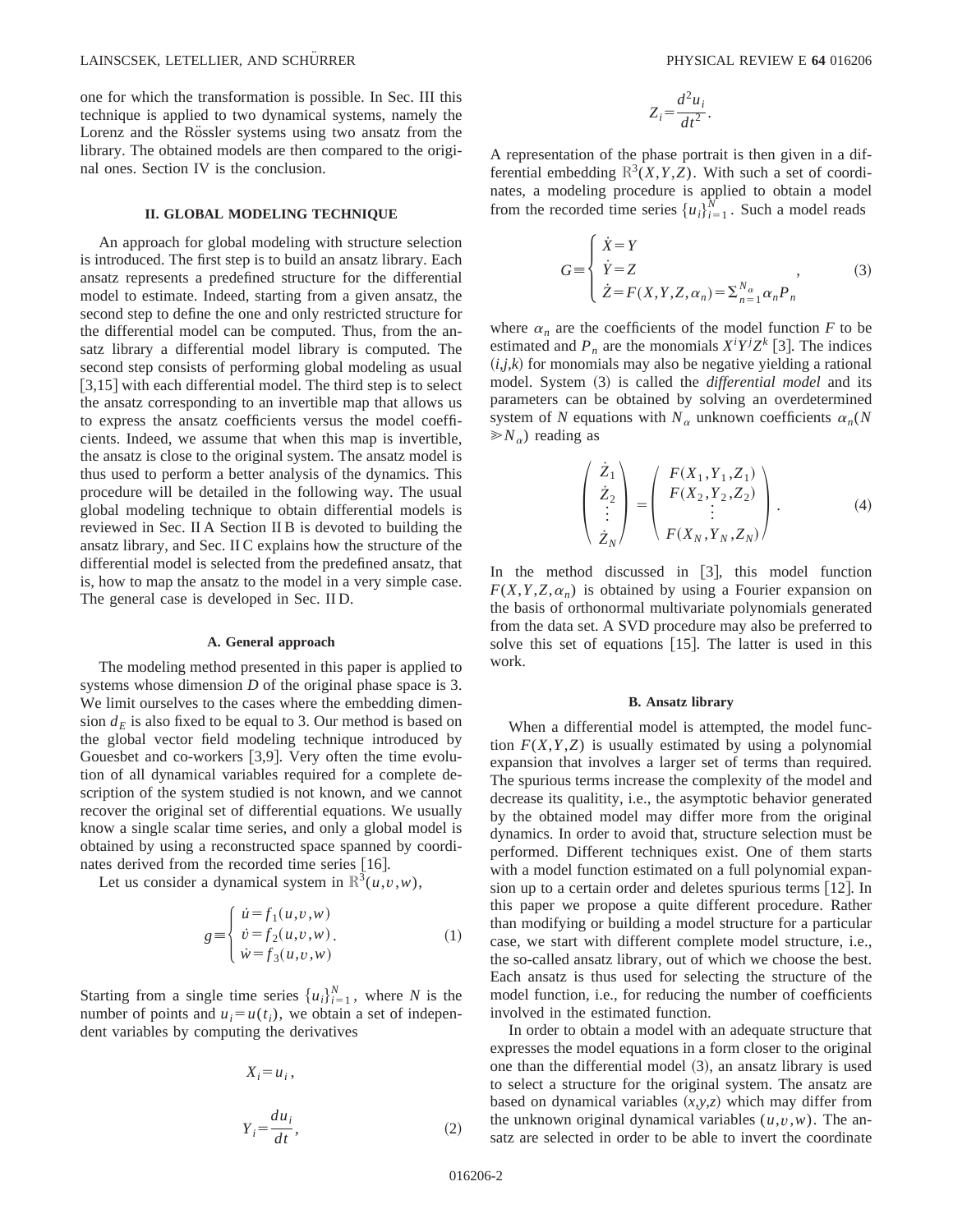transformation  $\Phi$  between the dynamical variables  $(x, y, z)$  on which the ansatz is built and the derivative coordinates  $(X, Y, Z)$  induced by the recorded time series. In the subsequent part of this paper, the *x* variable will designate the observable in order to avoid redundancy, i.e., the system investigated will be rewritten in the form that the observable corresponds to the first ordinary differential equation.

Let us limit ourselves to the quite general dynamical system equations

$$
\begin{aligned}\n\dot{x} &= a_0 + a_1 x + a_2 y + a_3 z + a_4 x^2 + a_5 x y \\
&\quad + a_6 x z + a_7 y^2 + a_8 y z + a_9 z^2 \\
&= f_1(x, y, z), \\
\dot{y} &= b_0 + b_1 x + b_2 y + b_3 z + b_4 x^2 + b_5 x y \\
&\quad + b_6 x z + b_7 y^2 + b_8 y z + b_9 z^2 \\
&= f_2(x, y, z), \\
\dot{z} &= c_0 + c_1 x + c_2 y + c_3 z + c_4 x^2 + c_5 x y \\
&\quad + c_6 x z + c_7 y^2 + c_8 y z + c_9 z^2 \\
&= f_3(x, y, z),\n\end{aligned}
$$
\n(5)

where the right-hand side is constituted by order two multivariate polynomials. There is no conceptual difficulties to extend this approach to higher-order polynomial systems. This dynamical system is associated with the phase space spanned by the dynamical variables  $(x, y, z)$ . By using the derivative coordinates, a phase space may be reconstructed and a differential model  $(3)$  can be obtained. Our objective is to use some ansatz, which are a subpart of the general form  $(5)$ to select the structure of the differential model estimated from a time series. Since we do not know *a priori* the exact model form when we are faced with an experimental system, we can only assume that it could correspond to a given ansatz defined by a set of nonzero coefficients  $\{a_i, b_i, c_k\}$ among those of the general form  $(5)$ . Starting from a given ansatz *A*, the derivative coordinates can be expressed versus the dynamical variables involved in *A* according to the transformation

$$
\Phi_p = \begin{cases}\nX = x \\
Y = f_1(x, y, z) \\
Z = \frac{\partial f_1}{\partial x} f_1 + \frac{\partial f_1}{\partial y} f_2 + \frac{\partial f_1}{\partial z} f_3\n\end{cases}
$$
\n(6)

This function must be invertible to express the ansatz coordinates  $(x, y, z)$  versus the derivative coordinates  $(X, Y, Z)$ . Such an inverse map  $\Phi_p^{-1}$  is required to express the function  $F(X, Y, Z)$  versus the ansatz variables. Most of the possibilities should correspond to an invertible map  $\Phi_p$  constituted by polynomial functions. The map  $\Phi_p$  is necessarily invertible when it is restricted to be on the form

$$
\Phi_p = \begin{cases}\nX = x \\
Y = \phi_1(x, y) \\
Z = \phi_2(x, y, z)\n\end{cases}
$$
\n(7)

where  $\phi_1(x, y)$  and  $\phi_2(x, y, z)$  are polynomial functions. Since we would like to avoid terms with noninteger power like  $\sqrt{x}$  or other, the function  $\phi_1(x,y)$  must be linear in *y*, i.e., can be decomposed into two functions

$$
\phi_1(x, y) = h_1(x) + g_1(x)y,\tag{8}
$$

where  $h_1(x)$  may be a second-order polynomial in *x*. Since we limited ourselves to functions  $f_i$ 's constituting the ansatz *A* as second-order polynomials,  $g_1(x)$  must be a first-order polynomial in *x* and may have only two different forms,

$$
g_1(x) = \eta_1,
$$
  
\n
$$
g_1(x) = \eta_1 x,
$$
\n(9)

where  $\eta_1$  is a real coefficient. Starting from Eq. (8) and using  $g_1(x) = \eta_1 x^n$  with  $n \in \mathbb{N}_0$ ;  $\leq 1$ , we obtain

$$
\phi_2(x, y, z) = f_2 g_1(x) + y^2 g_1(x) g'_1(x)
$$
  
+ y h\_1(x) g'\_1(x) + y g\_1(x) h'\_1(x)  
+ h\_1(x) h'\_1(x)  
= x<sup>n</sup> f\_2 \eta\_1 + nx<sup>2n-1</sup> y<sup>2</sup> \eta\_1<sup>2</sup>  
+ nx<sup>n-1</sup> y \eta\_1 h\_1(x) + x<sup>n</sup> y \eta\_1 h'\_1(x)  
+ h\_1(x) h'\_1(x). (10)

Using similar arguments for  $\phi_1(x,y)$ , the function  $f_2$  must be linear in *z*, i.e.,

$$
f_2(x, y, z) = h_2(x, y) + g_2(x, y)z.
$$
 (11)

The function  $\phi_2$  may thus be written in the form

$$
\phi_2(x,y,z) = nx^{2n-1}y^2 \eta_1^2 + x^n z \eta_1 g_2(x,y) + nx^{n-1} y \eta_1 h_1(x) + x^n \eta_1 h_2(x,y) + x^n y \eta_1 h'_1(x) + h_1(x) h'_1(x).
$$
 (12)

When  $g_1(x) = \eta_1$ , we have two possibilities for  $g_2(x, y)$ , which are

$$
g_2(x,y) = \eta_2.
$$
  
\n
$$
g_2(x,y) = \eta_2 x,
$$
\n(13)

and when  $g_1(x) = \eta_1 x$ , only  $g_2(x,y) = \eta_2$  is suitable. When  $h_1(x)=0$ , the funcitons  $\phi_1$  and  $\phi_2$  reduce to

$$
\phi_1 = x^n y \eta_1,
$$
  
\n
$$
\phi_2 = nx^{2n-1} y^2 \eta_1^2 + x^n z \eta_1 g_2(x, y) + n^n \eta_1 h_2(x, y).
$$
 (14)

In this case the function  $g_2(x, y)$  can take the additional form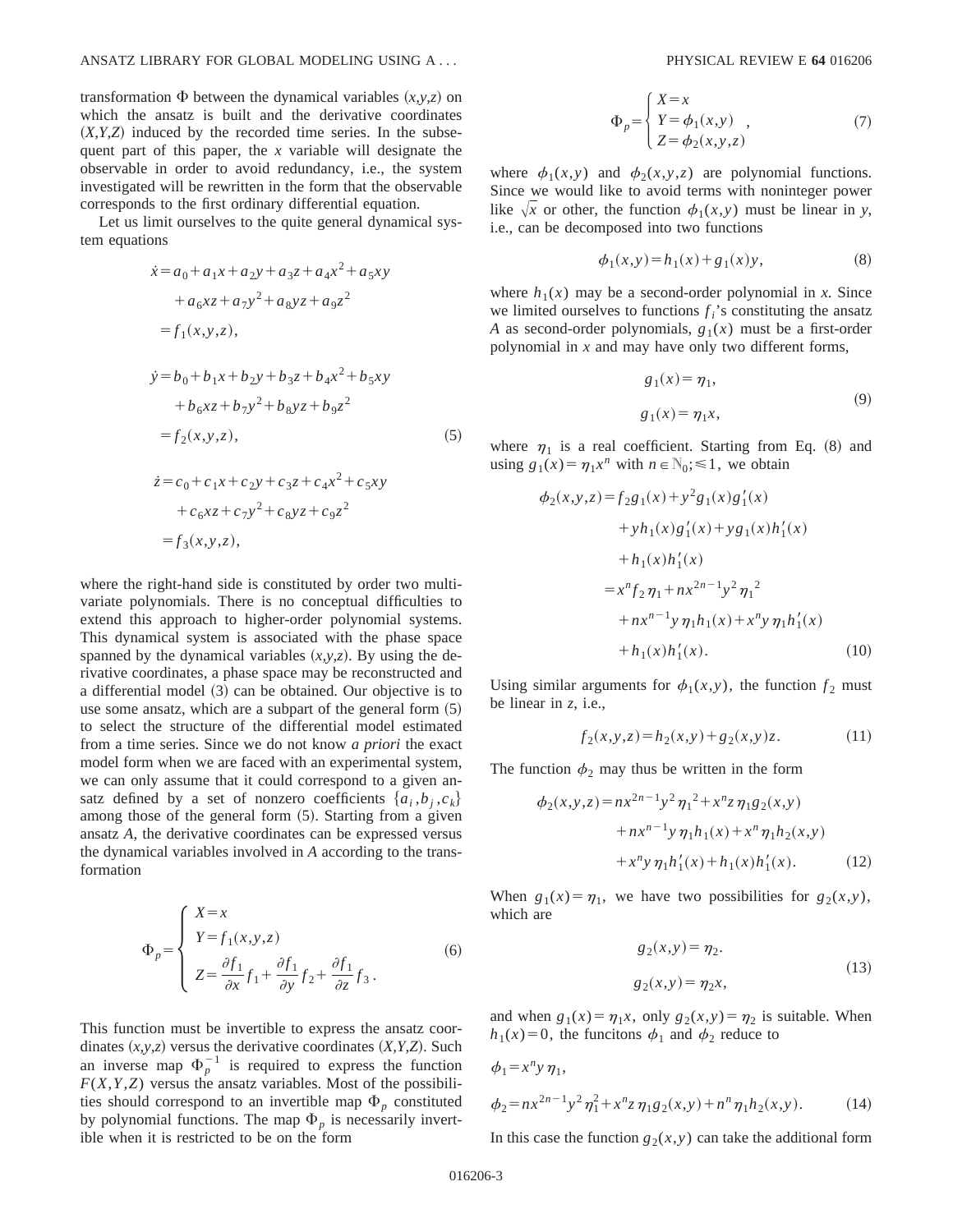$$
g_2(x,y)\,\eta_2y.\tag{15}
$$

These three possibilities for  $g_2(x,y)$  can be summarized as

$$
g_2(x,y) = \eta_2 x^m y^p z,
$$

with

$$
h_1(x) = 0: \quad m, p \in \mathbb{N}_0; \quad n + m \le 1,
$$
  
\n
$$
h_1 \ne 0: \quad p = 0; n, m \in \mathbb{N}_0; \quad n, m \le 1.
$$
 (16)

The *y* and *z* variables are thus given as

and for  $h_1(x)=0$  they are

$$
y = \frac{Y - h_1(x)}{x^n \eta_1},
$$
  
\n
$$
z = \frac{Z}{x^n \eta_1 g_2(x, y)} - \frac{n x^{n-1} y^2 \eta_1}{g_2(x, y)} - \frac{n y h_1(x)}{x g_2(x, y)}
$$
  
\n
$$
- \frac{h_2(x, y) - y h'_1(x)}{g_2(x, y)} - \frac{h_1(x) h'_1(x)}{x^n \eta_1 g_2(x, y)}
$$
  
\n
$$
= \frac{Z}{x^{m+n} \eta_1 \eta_2} - \frac{n x^{n-1-m} y^{2 \eta_1}}{\eta_2} \frac{n y h_1(x)}{x^{m+1} \eta_2}
$$
  
\n
$$
- \frac{h_2(x, y)}{x^m \eta_2} - \frac{y h'_1(x)}{x^m \eta_2} - \frac{h_1(x) h'_1(x)}{x^{m+n} \eta_1 \eta_2}
$$
  
\n(17)

$$
y = \frac{Y}{x^n \eta_1},
$$
  
\n
$$
z = \frac{Z}{x^{m+n}y^p \eta_1 \eta_2} - \frac{nx^{n-m-1}y^{2-p} \eta_1}{\eta_2} - \frac{h_2(x,y)}{x^m y^p \eta_2}.
$$
\n(18)

We therefore have four different possibilities for the funciton  $f_1(x,y) = \eta_0 h_1(x) + \eta_1 x^n y$  which are

$$
\eta_0 = 1, \, n = 0, \, \eta_1 = a_2 \; : \; f_1(x, y) = h_1(x) + \frac{a_2 y}{a_3 y}
$$
\n
$$
\eta_0 = 1, \, n = 1, \, \eta_1 = a_5 \; : \; f_1(x, y) = h_1(x) + \frac{a_3 xy}{a_5 xy}
$$
\n
$$
\eta_0 = 0, \, n = 0, \, \eta_1 = a_2 \; : \; f_1(x, y) = \frac{a_2 y}{a_5 xy}
$$
\n
$$
\eta_0 = 0, \, n = 1, \, \eta_1 = a_5 \; : \; f_1(x, y) = \frac{a_3 xy}{a_5 xy}
$$
\n(19)

with

$$
h_1(x) = a_0 + a_1 x + a_4 x^2
$$

and three possibilities fot function  $f_2(x, y, z) = h_2(x, y)$  $+\eta_2 x^m y^p z$ , which are

$$
m = 0, p = 0, \eta_2 = b_3 : f_2(x, y) = h_2(x, y) + \frac{b_3 z}{b_3 x}
$$
  
\n
$$
m = 1, p = 0, \eta_2 = b_6 : f_2(x, y) = h_2(x, y) + \frac{b_6 x z}{b_6 x z}
$$
  
\n
$$
m = 0, p = 1, \eta_2 = b_8 : f_2(x, y) = h_2(x, y) + \frac{b_8 y z}{b_8 y z}
$$
\n(20)

with

$$
h_2(x,y) = b_0 + b_1x + b_2y + b_4x^2 + b_5xy + b_7y^2.
$$

When these functions are combined with the function  $f_3$  of the general ansatz  $(5)$ , four different ansatz are obtained,

$$
A_1 \equiv \begin{cases} \n\dot{x} = a_0 + a_1 x + \overline{a_2 y} + a_4 x^2 \\
\dot{y} = b_0 + b_1 x + b_2 y + b_4 x^2 + b_5 x y + \overline{b_6 x z} + b_7 y^2 \\
\dot{z} = c_0 + c_1 x + c_2 y + c_3 z + c_4 x^2 + c_5 x y + c_6 x z + c_7 y^2 + c_8 y z + c_9 z^2 \n\end{cases} \tag{21}
$$
\n
$$
A_2 \equiv \begin{cases} \n\dot{x} = a_0 + a_1 x + \overline{a_2 y} + a_4 x^2 \\
\dot{y} = b_0 + b_1 x + b_2 y + \overline{b_3 z} + b_4 x^2 + b_5 x y + b_7 y^2 \\
\dot{z} = c_0 + c_1 x + c_2 y + c_3 z + c_4 x^2 + c_5 x y + c_6 x z + c_7 y^2 + c_8 y z + c_9 z^2 \n\end{cases} \tag{22}
$$
\n
$$
A_3 \equiv \begin{cases} \n\dot{x} = a_0 + a_1 x + a_4 x^2 + \overline{a_5 x y} \\
\dot{y} = b_0 + b_1 x + b_2 y + b_4 x^2 + b_5 x y + \overline{b_6 x z} + b_7 y^2 \\
\dot{z} = c_0 + c_1 x + c_2 y + c_3 z + c_4 x^2 + c_5 x y + c_6 x z + c_7 y^2 + c_8 y z + c_9 z^2 \n\end{cases} \tag{23}
$$
\n
$$
A_4 \equiv \begin{cases} \n\dot{x} = a_0 + a_1 x + a_4 x^2 + \overline{a_5 x y} \\
\dot{y} = b_0 + b_1 x + b_2 y + \overline{b_3 z} + b_4 x^2 + b_5 x y + b_7 y^2 \\
\dot{z} = c_0 + c_1 x + c_2 y + c_3 z + c_4 x^2 + c_5 x y + c_6 x z + c_7 y^2 + c_8 y z + c_9 z^2 \n\end{cases} \tag{24}
$$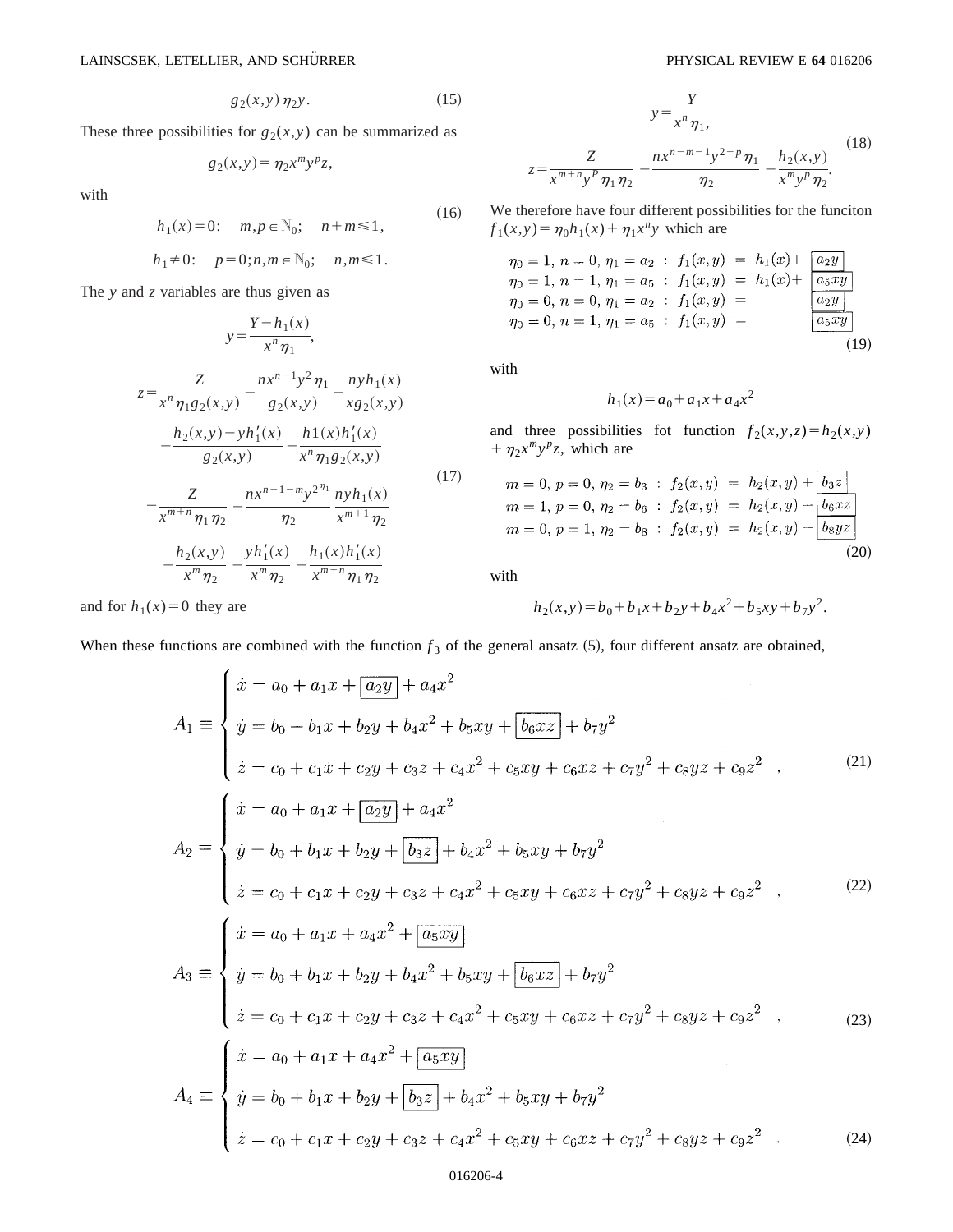Note that the leading coefficients of the framed terms must be nonzero otherwise the map  $\Phi_p$  cannot be inverted. Two other ansatz are remaining. They correspond to the case where  $g_2(x, y)$  is equal to  $\mu y$  and read as

$$
A_5 \equiv \begin{cases} \n\dot{x} = \boxed{a_2y} \\ \n\dot{y} = b_0 + b_1x + b_2y + b_4x^2 + b_5xy + b_7y^2 + \boxed{b_8yz} \\ \n\dot{z} = c_0 + c_1x + c_2y + c_3z + c_4x^2 + c_5xy + c_6xz + c_7y^2 + c_8yz + c_9z^2 \n\end{cases}
$$
\n
$$
A_6 \equiv \begin{cases} \n\dot{x} = \boxed{a_5xy} \\ \n\dot{y} = b_0 + b_1x + b_2y + b_4x^2 + b_5xy + b_7y^2 + \boxed{b_8yz} \\ \n\dot{z} = c_0 + c_1x + c_2y + c_3z + c_4x^2 + c_5xy + c_6xz + c_7y^2 + c_8yz + c_9z^2 \n\end{cases}
$$
\n(25)

The last two ansatz are less interesting than the first four because the functions  $f_1$  are very constrained.

This procedure may be extended straightforward to the case of higher-order polynomial functions  $f_i$ 's as well as for higher-dimensional systems. It may appear that other ansatz could exist but no systematic way for generating them has been obtained so far. We conjecture that they are very rare.

### **C. Differential model estimation**

When a model is attempted from a scalar time series, only a phase portrait reconstructed using the derivative coordinates can be obtained. The model is thus obtained by estimating the function  $F(X, Y, Z)$  of a model of form (3). Inorder to avoid numerous terms in the estimated model functions  $\tilde{F}(X, Y, Z)$ , its structure is selected to correspond to an ansatz  $A_i$ . For the sake of clarity, let us start with a simple case.

The Rössler system  $[17]$ , one of the most simple systems that produce chaos, reads

$$
\dot{u} = -v - w,
$$
  
\n
$$
\dot{v} = u + av,
$$
  
\n
$$
\dot{w} = b - Cw + uw.
$$
\n(26)

where  $(a, b, C) = (0.2, 0.2, 35.0)$  are the control parameters. When the  $v$  variable of the Rössler system is chosen as the observable  $(x=v)$ , the Rössler system belongs to ansatz  $A_2$ when the coordinate transformation  $(x, y, z) = (v, u, w)$  is used. The ansatz  $A_2$  is thus reduced to

$$
A_0 \equiv \begin{cases} \n\dot{x} = a_1 x + a_2 y \\ \n\dot{y} = b_1 x + b_3 z \\ \n\dot{z} = c_0 + c_3 z + c_8 y z \n\end{cases}
$$

where

$$
a_1 = a
$$
,  $a_2 = 1.0$ ,  
 $b_1 = -1.0$ ,  $b_3 = -1.0$ , (28) where

$$
c_0 = b
$$
,  $c_3 = -C$ ,  $c_8 = 1.0$ .

The other coefficients involved in ansatz  $A_2$  are set to zero. This reduced ansatz will be designated as the ansatz  $A_0$ . It will be used only for introducing the method. In this case, the coordinate transformation  $\Phi_0$  given in Eq. (7) reads

$$
\Phi_0 = \begin{cases}\nX = x \\
Y = a_1 x + a_2 y \\
Z = (a_1^2 + a_2 b_1)x + a_1 a_2 y + a_2 b_3 z\n\end{cases}
$$
\n(29)

and its inverse

$$
\Phi_0^{-1} = \begin{cases}\n x = X \\
 y = \frac{Y - a_1 X}{a_2} \\
 z = \frac{Z - a_2 b_1 X - a_1 Y}{a_2 b_3}.\n \end{cases}
$$
\n(30)

It is clear in this example that the leading coefficients  $a_2$  and  $b_3$  must be nonzero to define the inverse map  $\Phi_0^{-1}$ . Starting from the reduced ansatz  $(27)$ , it is possible to determine the exact model function  $F_0(X, Y, Z)$ . The exact model function is directly obtained by computing the derivative of the function  $\phi_2(x, y, z)$  of Eq. (7), which is thus expressed versus the ansatz coordinate (*x*,*y*,*z*),

$$
F_0(x,y,z) = a_2b_3c_0 + a_1(a_1^2 + 2a_2b_1)x + a_2(a_1^2 + a_2b_1)y
$$
  
+  $a_2b_3(a_1 + c_3)z + a_2b_3c_8yz$ . (31)

It remains to transform the original coordinates  $(x, y, z)$  by using the inverted map  $\Phi_0^{-1}$  to obtain the model function

$$
F_0(X, Y, Z) = \alpha_1 + \alpha_2 X + \alpha_3 X^2 + \alpha_4 Y
$$
  
+ 
$$
\alpha_5 XY + \alpha_6 Y^2 + \alpha_7 Z + \alpha_8 XZ + \alpha_9 YZ,
$$
  
(32)

016206-5

 $(27)$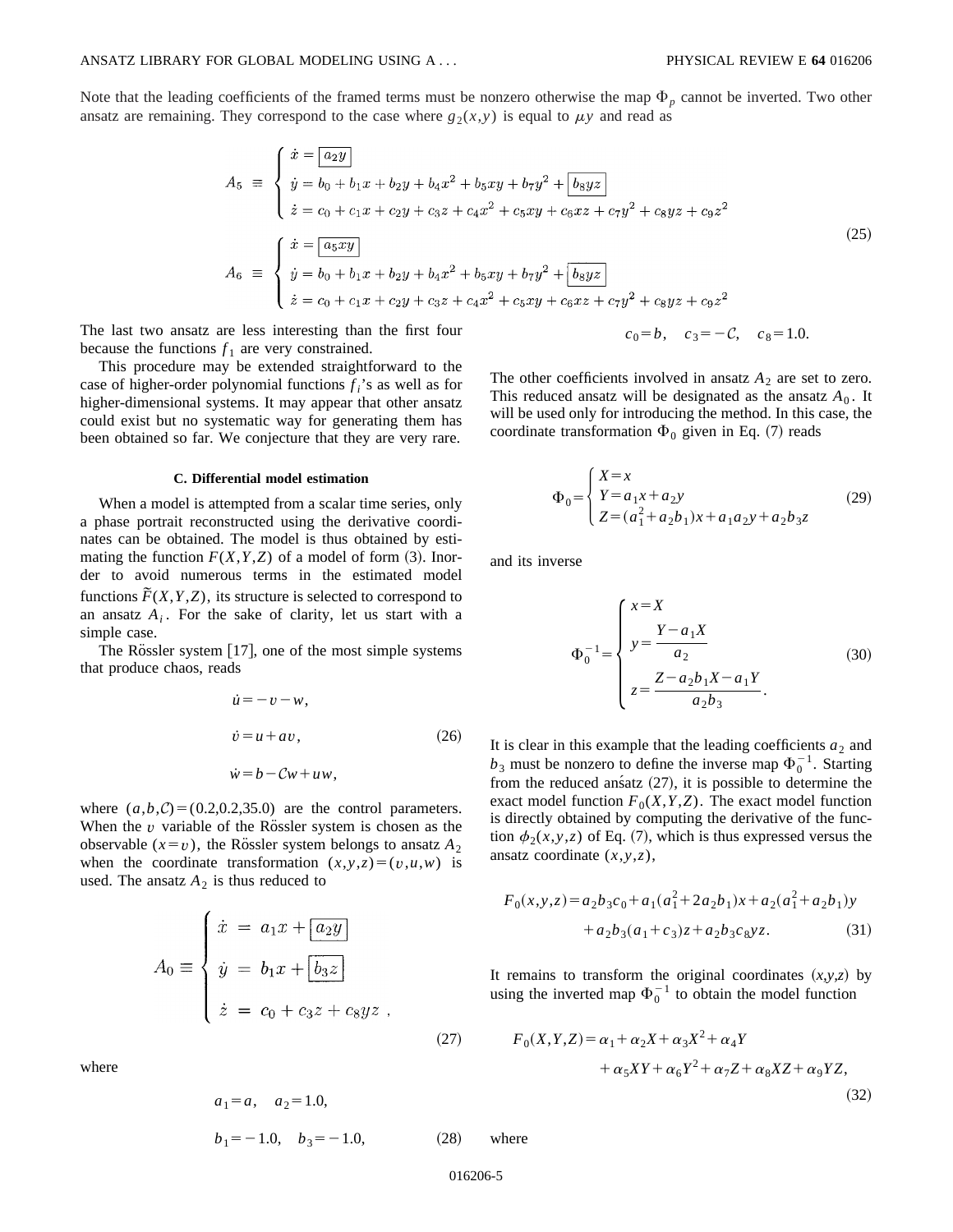TABLE I. Coefficients  $\alpha_n$  of the model function *F* expressed versus the original coefficients  $\{a_i, b_i, c_k\}$ . The exact values  $\alpha_{n,m}$  and the estimated values  $\tilde{\alpha}_n$  and  $\tilde{\alpha}_m$  are reported for ansatz  $A_0$  and  $A_2$ , respectively. In the case of ansatz  $A_2$ , considered later, all of the coefficients not reported here are zero except  $\alpha_3$ ,  $\alpha_{28}$ , and  $\alpha_{35}$  which are equal to 0.001.

| $\boldsymbol{n}$ | m              | $P_{n,m}$ | $\alpha_n$                                    | $\alpha_{n,m}$ | $\tilde{\alpha}_n$ for $A_0$ | $\tilde{\alpha}_m$ for $A_2$ |
|------------------|----------------|-----------|-----------------------------------------------|----------------|------------------------------|------------------------------|
| 1                | 1              | 1         | $a_2b_3c_0$                                   | $-0.20$        | $-0.1634$                    | 0.02                         |
| $\overline{2}$   | $\overline{2}$ | X         | $-a_2b_1c_3$                                  | $-35.00$       | $-34.9880$                   | $-35.336$                    |
| 3                | $\mathcal{E}$  | $X^2$     | $a_1b_1c_8$                                   | $-0.20$        | $-0.2001$                    | $-0.207$                     |
| $\overline{4}$   | 11             | Y         | $a_2b_1 - a_1c_3$                             | 6.00           | 5.9972                       | 6.067                        |
| 5                | 12             | XY        | $\frac{a_1^2c_8}{a_2}-b_1c_8$                 | 1.04           | 1.0397                       | 1.064                        |
| 6                | 18             | $Y^2$     | $a_1c_8$<br>a <sub>2</sub>                    | $-0.20$        | $-0.2000$                    | $-0.205$                     |
| 7                | 27             | Ζ         | $a_1 + c_3$                                   | $-34.80$       | $-34.7877$                   | $-35.119$                    |
| 8                | 28             | XZ        | $a_1c_8$                                      | $-0.20$        | $-0.2000$                    | $-0.206$                     |
| 9                | 32             | YZ        | $a_2$<br>$\boldsymbol{c}_8$<br>a <sub>2</sub> | 1.00           | 0.9996                       | 1.023                        |

$$
\alpha_1 = a_2 b_3 c_0
$$
  
\n
$$
\alpha_2 = -a_2 b_1 c_3
$$
  
\n
$$
\alpha_3 = a_1 b_1 c_8
$$
  
\n
$$
\alpha_4 = a_2 b_1 - a_1 c_3
$$
  
\n
$$
\alpha_5 = \frac{a_1^2 c_8}{a_2} - b_1 c_8
$$
  
\n
$$
\alpha_6 = -\frac{a_1 c_8}{a_2}
$$
  
\n
$$
\alpha_7 = a_1 + c_3
$$
  
\n
$$
\alpha_8 = -\frac{a_1 c_8}{a_2}
$$
  
\n
$$
\alpha_9 = \frac{c_8}{a_2}
$$
  
\n(33)

The inverse of this map  $\varphi_0$  will allow us to derive the ansatz model from the differential model.

The  $\alpha_n$ 's are the coefficients which are to be estimated when a differential model is attempted using the global modeling technique described in the preceding section. In the present case, a differential model has been estimated by using a time series numerically recorded at a sampling rate equal to 100 Hz and constituted of 3000 data points. All the data points are taken from a time series of the *v* variable of the Rössler system  $(26)$ . For each data point retained, the derivatives have been estimated by using an interpolation polynomial. These interpolation polynomials are centered at each point by using the nearest neighbors. Derivatives are obtained afterward by taking analytically derivatives of these polynomials. Then, a vector constituted by the *v* variable and its three successive derivatives is retained regularly by 0.1 s.

The system  $\dot{Z} = \tilde{F}_0(X, Y, Z)$  is solved by using a SVD algorithm. The estimated coefficients  $\tilde{\alpha}_n$ 's are reported in Table I.

The model obtained is quite close to the expected one, i.e., the estimated function  $\tilde{F}_0(X, Y, Z)$  is constituted of terms that have estimated coefficients  $\tilde{\alpha}_n$  very close to the exact values  $\alpha_n$ 's. In comparison to the general approach used in [3], the ansatz approach allows us to reduce the number of terms on which the function  $F_0(X, Y, Z)$  is estimated. Consequently, it allows us a so-called *structure selection* for the differential model. This is the first interesting point of the ansatz approach. Nevertheless, the plane projections of the differential model [Figs. 1(d), 1(e), and 1(f)] have nothing to do with the plane projections of the original Rössler system under the form of ansatz  $A_0$  [Figs. 1(a), 1(b), and 1(c)]. Such a feature results from the fact that the derivative coordinates are coupled in a very different way than the ansatz variables  $(x, y, z)$  are. However, since we assume an ansatz for the structure of the original system, an ansatz model can be obtained using the inverse map  $\varphi_0^{-1}$ .

## **D. Ansatz model**

Let us continue with our simple example. Equation  $(33)$ defines a map  $\varphi_0$  between the ansatz coefficients  $\{a_i, b_j, c_k\}$ and the estimated model coefficients  $\tilde{\alpha}_n$ 's. If this map can be inverted, the ansatz coefficients can be deduced and the differential model can be transformed into an ansatz model having the same form as the ansatz  $A_0$ . Because only seven coefficients are present in the ansatz  $A_0$  and nine coefficients  $\tilde{\alpha}_n$  in the estimated model function  $\tilde{F}_0(X, Y, Z)$ , the problem is not fully determined. Three ansatz coefficients,  $a_2$ ,  $b_1$ , and  $c_8$ , are not analytically determined since they are only involved in two linear independent equations. Nevertheless, due to a small departure in numerical values of the estimated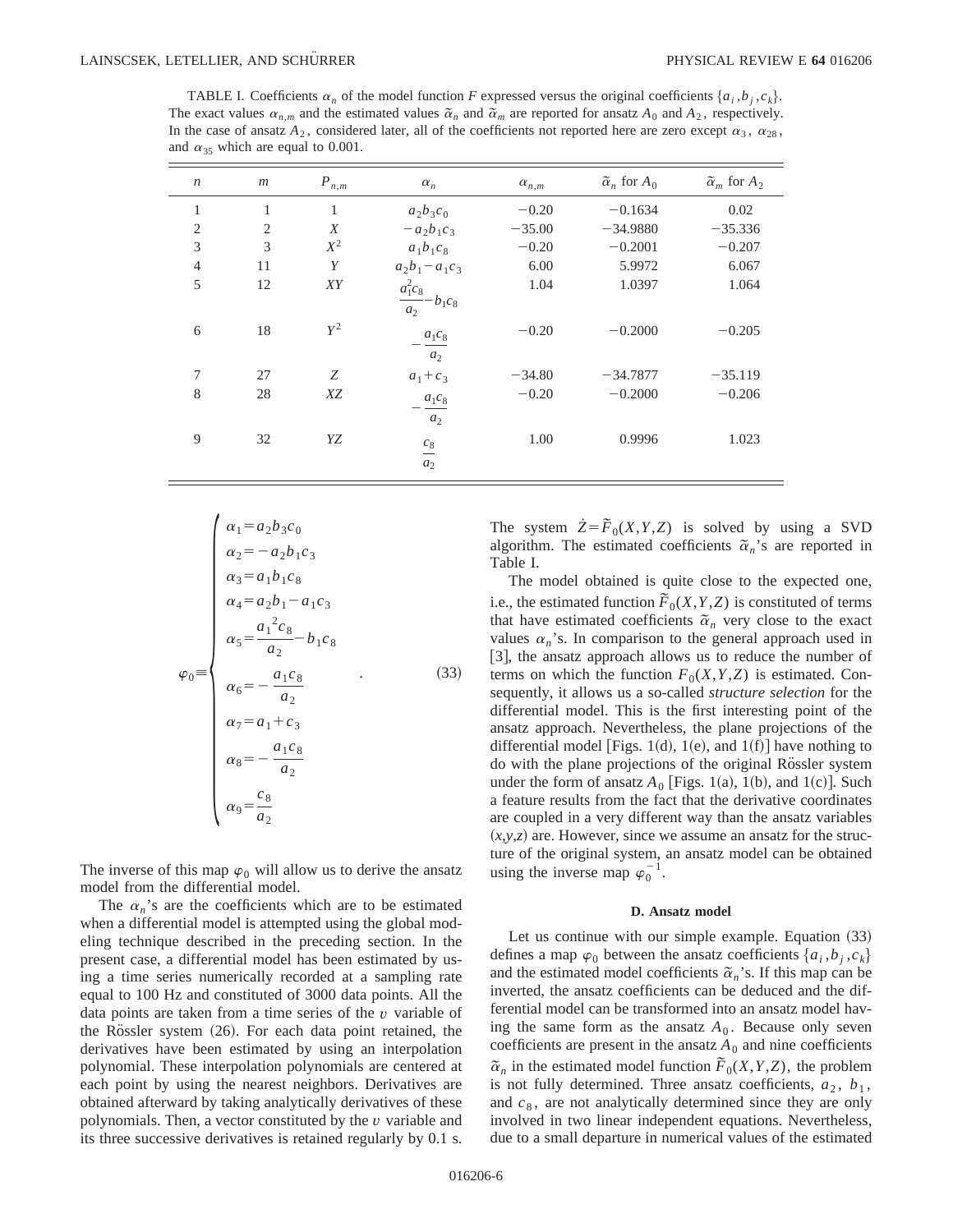Original Rössler system in the form of ansatz  $A_0$ 



FIG. 1. Plane projections of the attractor generated by the Rössler system in the form of ansatz  $A_0$  with  $(a,b,C) = (0.2,0.2,35.0)$ . Plane projections of the corresponding differential model and the ansatz model are also shown.

model coefficients  $\tilde{\alpha}_n$ 's, we have, in fact, six numerically independent equations for these three coefficients which can be obtained. Also, the ansatz coefficients  $b_3$  and  $c_0$  are only involved in the single model coefficient  $\alpha_1$ . Consequently, the problem is undetermined for these two ansatz coefficients. When the map  $\varphi_0$  is inverted using a Gauss-Newton method with a cubic quadratic line search procedure as implemented in Matlab, the two ansatz coefficients  $b_3$  and  $c_0$ may vary significantly from one differential model to the other. The coefficients of the best differential model are reported in Table II. An error up to 70% is found for the ansatz coefficient  $b_3$ . The errors will induce a significant scaling in the variables without any other change in the dynamics. Indeed, the value of the control parameter  $c_0$  only affects the scale of the dynamics  $[20]$ . Thus, the attractor generated by this ansatz model is topologically equivalent to the ansatz system [Figs.  $1(g)$ ,  $1(h)$ , and  $1(i)$ ]. This ansatz model has the great advantage of presenting very similar plane projections like that for the ansatz system, i.e., the couplings between the dynamical variables involved in the ansatz model are very similar to those present in the ansatz system  $(27)$ .

When more general ansatz are used, it may happen that two differential models are successfully obtained from a given time series. In this case, the structure selection deletes spurious terms and adds missing ones but the model functions are not sufficiently restricted to allow a clear identifi-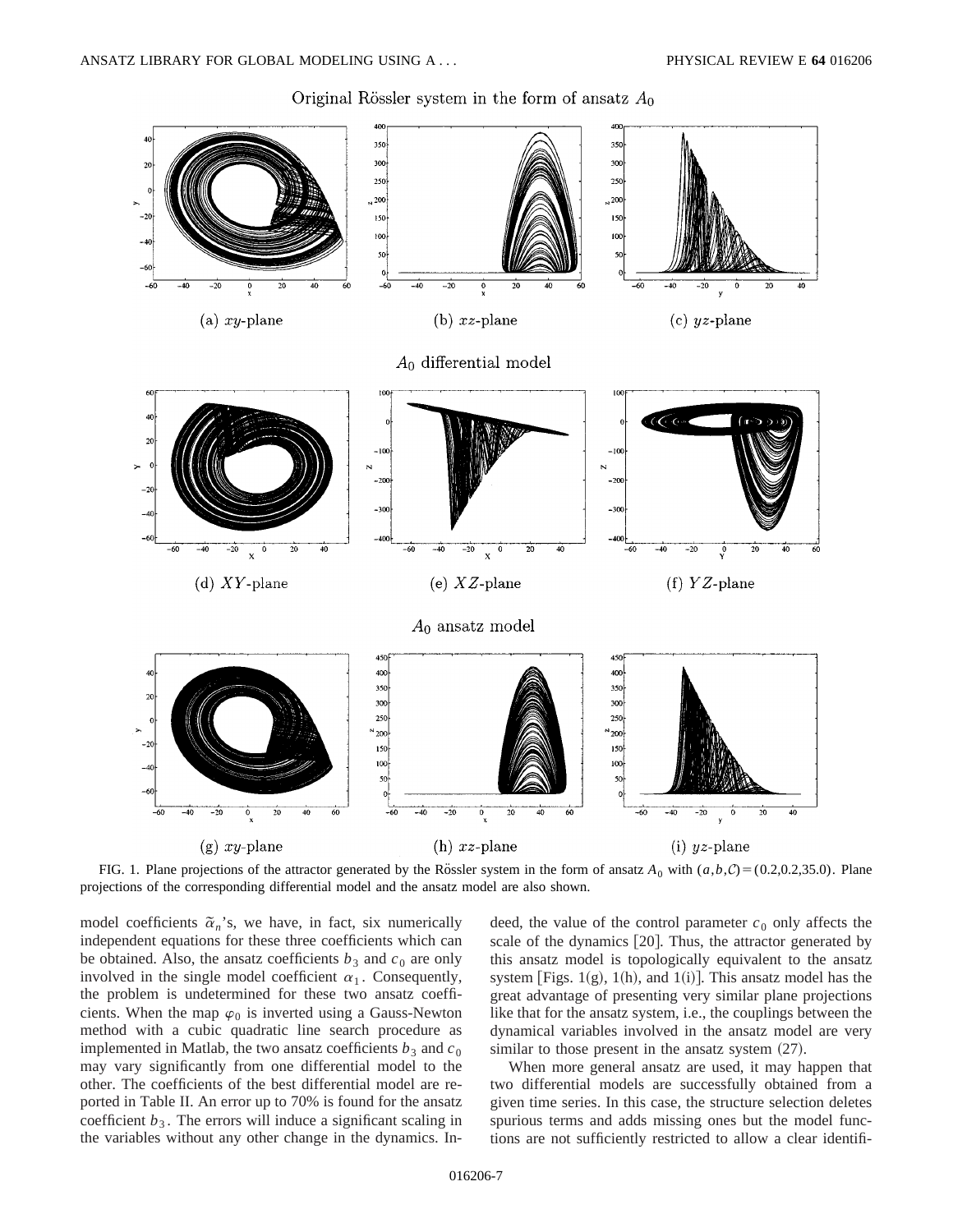TABLE II. Estimated coefficients  $\{a_i, b_i, c_k\}$  for the original Rössler system and for the ansatz model after inverting the map  $\varphi_0$ . A significant error is found for the coefficients  $b_3$  and  $c_0$  since they remain underdetermined. Nevertheless, these errors mainly affect the scaling of the variable but not the topology of the attractor.

|                                            | $a_1$ | $a_2$ $b_1$ $b_3$ $c_0$ $c_3$ |  |                                                                            | $c_{\rm g}$ |
|--------------------------------------------|-------|-------------------------------|--|----------------------------------------------------------------------------|-------------|
| Exact                                      |       |                               |  | $0.20 \quad 1.00 \quad -1.00 \quad -1.00 \quad 0.2 \quad -35.0 \quad 1.00$ |             |
| Estimated                                  |       |                               |  | $0.20$ $1.00$ $-1.00$ $-1.70$ $0.1$ $-35.0$ $1.00$                         |             |
| Relative error 0.0 0.0 0.0 70% 50% 0.0 0.0 |       |                               |  |                                                                            |             |

cation of the best ansatz. This can be done when the differential model is transformed back into a model built with the same variables like those involved in the ansatz. The  ${a_i, b_i, c_k}$  coefficients are thus expressed by inverting the map  $\varphi$  using a Gauss-Newton method with a cubic quadratic line search procedure as implemented in Matlab. If an inversion is possible for one of the two ansatz, one may conclude that the right ansatz is selected. It seems that there is a very low probability for having two differential models built from different ansatz which may be transformed back. This ansatz identification will be exemplified in the next section.

To summarize, the chain of computations is as follows:

(1) Compute the coefficients  $\alpha_p^{A_n}$  from a given time series for all ansatz  $A_p$  of the ansatz library by using SVD and differential models. For the next computation step, the values  $\alpha_p^{A_n}$  for each ansatz  $A_p$  are used.

~2! In order to check which ansatz is adequate, try to invert each map  $\varphi_p$  for computing the ansatz coefficients  ${a_i, b_j, c_k}$ . Only ansatz which are appropriate to the time series used allow us to solve the inverse transformation  $\varphi_p$ .

The relationships between the different spaces (i.e., the original phase space, the ansatz space, the differential embedding, and the space associated with the differential model) used in this paper are summarized in Fig. 2.



FIG. 2. The original phase space is unknown. Only a scalar time series is recorded. Usually, the observable is considered to be one of the dynamical variables  $(u, v, w)$  from the original phase space. Starting with this observable, the derivative coordinates are computed to obtain a differential embedding. This is the single representation of the attractor that can be directly extracted from the data. Thus a differential model is attempted using the derivative coordinates  $(X, Y, Z)$ . The integration of the estimated differential model induces a phase space spanned by the model derivative coordinates  $(X, Y, Z)$ . In this paper these coordinates are not distinguished from the derivative coordinates directly computed from the experimental time series. In order to impose a structure selection on the model function  $F(X, Y, Z)$ , an ansatz is assumed to match with the dynamics underlying the original dynamical variables  $(u, v, w)$ . The coordinate transformation  $\Phi$ :  $(x, y, z)$  $\rightarrow$ (*X*,*Y*,*Z*) between the ansatz phase space and the phase space of the differential model must be invertible to allow the transformation of the differential model into a model in the ansatz form. But numerically, it is in fact the map  $\varphi$ :  $(\alpha_n) \rightarrow (\alpha_i, b_j, c_k)$  which is inverted. This is possible until the leading coefficients are not equal to zero. When this is observed, one may expect that the ansatz phase space and the original phase space are very close.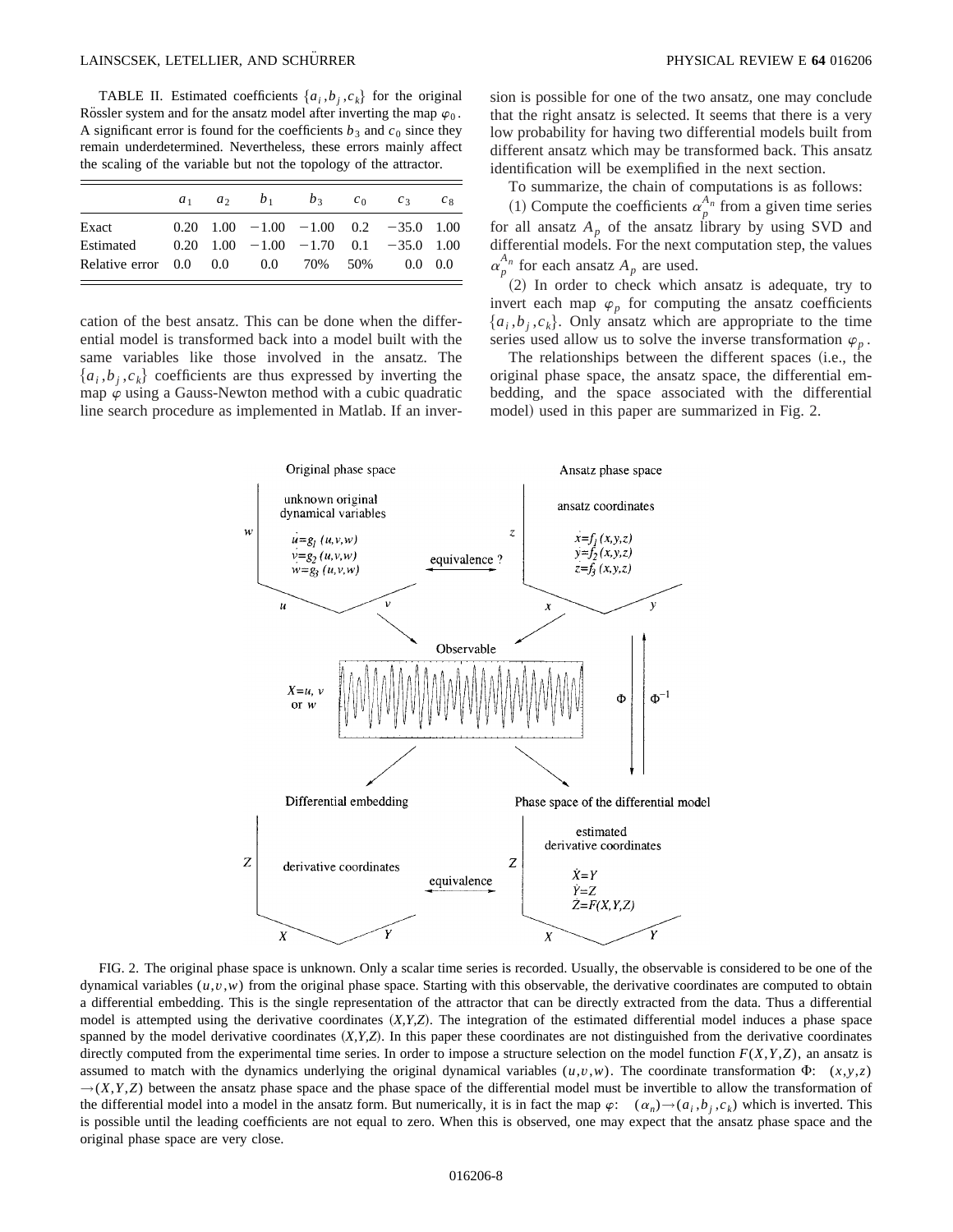

(a)  $A_1$  differential model

(b)  $A_2$  differential model

# FIG. 3. Chaotic attractors generated by differential models estimated with ansatz  $A_1$  and  $A_2$ when the  $v$  variable of the Rössler system is the observable.

# **III. NUMERICAL APPLICATIONS**

#### **A. Ro¨ssler system**

Two quite different original systems are used as test cases. First, we consider the Rössler system  $(26)$ . When the observable is the *u* variable, the Rössler system does not belong to any ansatz identified for second-order polynomial functions. Thus, following the procedure previously developed, no invertible coordinate transformation  $\Phi$  between ansatz coordinates  $(x, y, z)$  and derivative coordinates  $(X = x, Y)$  $= x, Z = \ddot{x}$  can be obtained. The case of the *w* variable is a little bit different. When the ansatz coordinates are  $(x, y, z)$  $=(w, v, u)$ , the Rössler system may be rewritten in the form of ansatz  $A_4$ . Thus, the corresponding model function  $F_4(X, Y, Z)$  is constituted by 35 monomials. This model function is not reduced very much and no differential model has been obtained from the *w* variable of the Rössler system. Obtaining a three-dimensional differential model from this variable is a great challenge. So far, no three-dimensional differential model has been obtained using a general polynomial expansion [3]. It has been shown that such a feature results from a lack of observability of the dynamics when the *w* variable is used [21]. Nevertheless, when a rational function is used with the right denominator selected with a fixed point identification, a three-dimensional differential model can be obtained [8]. In our case, it seems that the ansatz  $A_4$ is still too general to allow a successful differential model. Further investigations are postponed for future works.

When  $v$  is the observable, the Rössler system may be directly compared to the ansatz  $A_2$  for which all coefficients are zero except those involved in ansatz  $A_0$  which is a subpart of ansatz  $A_2$ .  $A_2$  is therefore the right ansatz for describing the Rössler system. In order to check whether our method is able to select it, we try to obtain differential models using ansatz  $A_1$  and  $A_2$ . Although differential models can be obtained by using both ansatz  $(Fig. 3)$ , they are not of the same quality. Indeed, the obtained model with the wrong ansatz [ansatz  $A_1$ , Fig. 4(a)] generates a chaotic attractor which is less developed than the one obtained with the adequate ansatz [ansatz  $A_2$ , Fig. 4(b)]. This is observed more clearly when a first-return map to the Poincaré section

is computed. The three branches observed on the first-return map of the exact differential model [Fig.  $4(a)$ ] are only reproduced by the differential model associated with ansatz *A*<sup>2</sup> . Moreover, the differential model associated with ansatz *A*<sup>1</sup> is numerically unstable and only a metastable chaotic behavior is observed before the trajectory escapes to infinity. The differential model associated with ansatz  $A_2$  generates a limit cycle after a transient regime. At first sight, one may conclude that the dynamical behavior associated with the ansatz model may be very different from the one generated by the original Rössler system. But the limit cycle corresponds to a periodic window which is very close to the original chaotic behavior in the bifurcation diagram of the Rössler system. Such a departure may result from a slight change in the control parameter values and may be quantified by inspecting the symbolic sequence of the last created periodic orbit which is (202001) for the original Rössler system and (20201) for the ansatz model. When  $b$  and  $C$  are kept unchanged, it corresponds to an *a* value equal to 0.197 rather than 0.200. Such a slight departure for the control parameters  $(less than 1.5%)$  is a natural consequence of the application of an estimation algorithm to data records that include numerical errors.

A definite selection of ansatz  $A_2$  is done by trying to invert numerically the map  $\varphi$ . Only the map  $\varphi_2$  associated with ansatz  $A_2$  can be inverted. Indeed, the map  $\varphi_1$  is not invertible because the leading coefficients,  $a_2$  and  $b_6$ , involved in ansatz  $A_1$  are equal to zero and, consequently, imply divisions by zero. As expected, only ansatz  $A_2$  is adequate for modeling the  $v$ -induced Rossler attractor. The ansatz model reads

$$
\begin{aligned}\n\dot{x} &= 26.4534 + 0.0519x + 8.5377y, \\
\dot{y} &= 0.4573 - 0.1163x + 0.1476y - 0.0001z, \\
\dot{z} &= -0.4414 - 8.8897x - 18.0548y - 8.5462z \\
&- 0.1392x^2 + 2.7345xy - 0.1481xz + 7.0057y^2 \\
&+ 8.5377yz + 0.0000z^2.\n\end{aligned}\n\tag{35}
$$

Extra terms are involved in this ansatz model. They result from the extra terms involved in ansatz  $A_2$ . Nevertheless, the chaotic attractor [Figs. 1(g), 1(h), and 1(i)] generated by the

$$
P = \{(Y_n, Z_n) \in \mathbb{R}^2 | X_n = 0, \dot{X}_n < 0\} \tag{34}
$$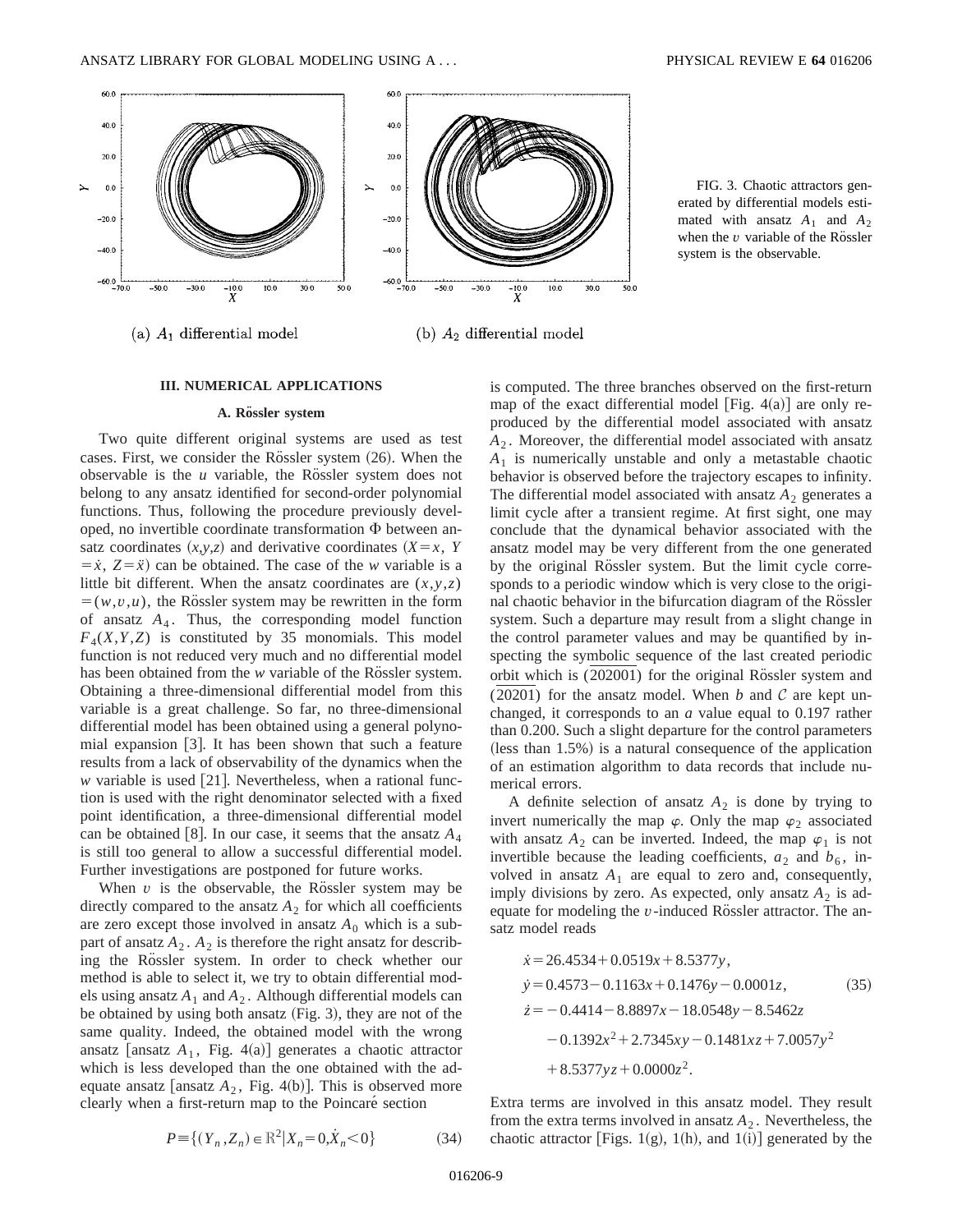

FIG. 4. First-return map for the exact differential model derived from the Rössler system and for the two differential models obtained with the two different ansatz. Trajectory may be encoded according to the generating partition defined by the two critical points  $C_1$  and  $C_2$ . Symbols 0, 1, and 2 are associated with the increasing, as well as the decreasing and increasing, branches, respectively. The bad quality of the *A*<sup>1</sup> differential model is characterized by the absence of the third monotonic branch on the first-return map.

ansatz model presents the same orientation in the space  $(x, y, z)$  as the original Rössler attractor in the original phase space spanned by  $(u, v, w)$ . This can be checked by comparing Figs. 1(a), 1(b), and 1(c) with Figs. 1(g), 1(h), and 1(i). This means that the couplings between dynamical variables  $(x, y, z)$  are very similar to the couplings between the original dynamical variables (*u*,*v*,*w*).

The quality of the ansatz model is confirmed by its firstreturn map which compares favorably to the first-return map computed for the original Rössler system [Fig. 4(a)]. The original first-return map is equivalent to the one computed for the differential model. As observed for the differential model, the first-return map associated with the ansatz model is not very well visited. In fact, the ansatz model generates a limit cycle after a transient regime as observed for the differential model. Therefore, the dynamics is preserved under the transformation back to the phase space  $\mathbb{R}^{3}(x, y, z)$  and the model now has the great advantage of presenting couplings between the dynamical variables which are similar to those between the original dynamical variables  $(u, v, w)$ .

The ansatz model captures the right properties of the dynamics. Although the *x* variable of the ansatz model evolves within the same range as the *v* variable of the original Rössler system, the other variables  $(y \text{ and } z)$  of the ansatz model are rescaled due to the departure observed for the estimated control parameter *b*. (See Fig. 5.)

## **B. Lorenz system**

The second test case is the Lorenz system  $\lceil 13 \rceil$  reading as

$$
\dot{u} = -\sigma u + \sigma v,
$$
  
\n
$$
\dot{v} = \mathcal{R}u - v - uw,
$$
  
\n
$$
\dot{w} = -bw + uv,
$$
\n(36)

where  $(R, \sigma, b) = (28.0, 10.0, \frac{8}{3})$  are the control parameters. Plane projections of the attractor generated by this system are displayed in Figs.  $6(a)$ ,  $6(b)$ , and  $6(c)$ . Since we know the original equations, we can check that when  $u$  is the observable, the Lorenz system corresponds to ansatz  $A_1$  with



FIG. 5. Plane projections of the attractor generated by the ansatz model obtained from the  $v$  variable of the Rössler system by using ansatz  $A_2$ . The scales of the variables  $(x, y, z)$  are different from those for the Rössler system due to the departure for the  $c_0$  value.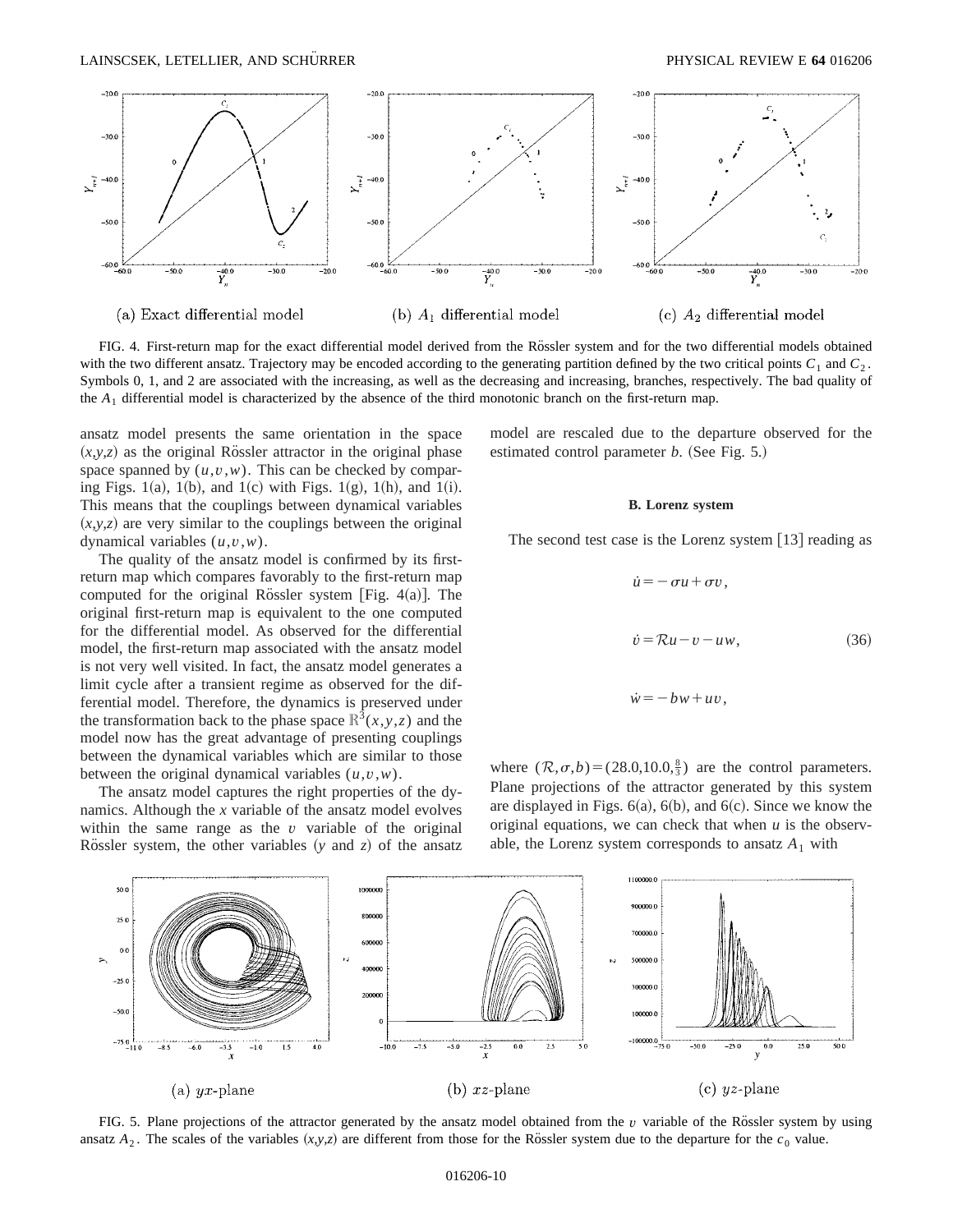Original Lorenz system



FIG. 6. Plane projections of the attractor generated by the original Lorenz system, the differential model obtained using ansatz *A*<sup>1</sup> , and the ansatz model. The right symmetry properties are recovered for the ansatz model.

$$
a_1 = -\sigma
$$
,  $a_2 = \sigma$ ,  
\n $b_1 = R$ ,  $b_2 = -1$ ,  $b_6 = 1$ , (37)  
\n $c_3 = -b$ ,  $c_5 = 1$ .

but not to ansatz  $A_2$ . In the former case, we have  $(x, y, z)$  $=(u,v,w).$ 

Since the exact form of the Lorenz system is known, the exact model function *FL* reads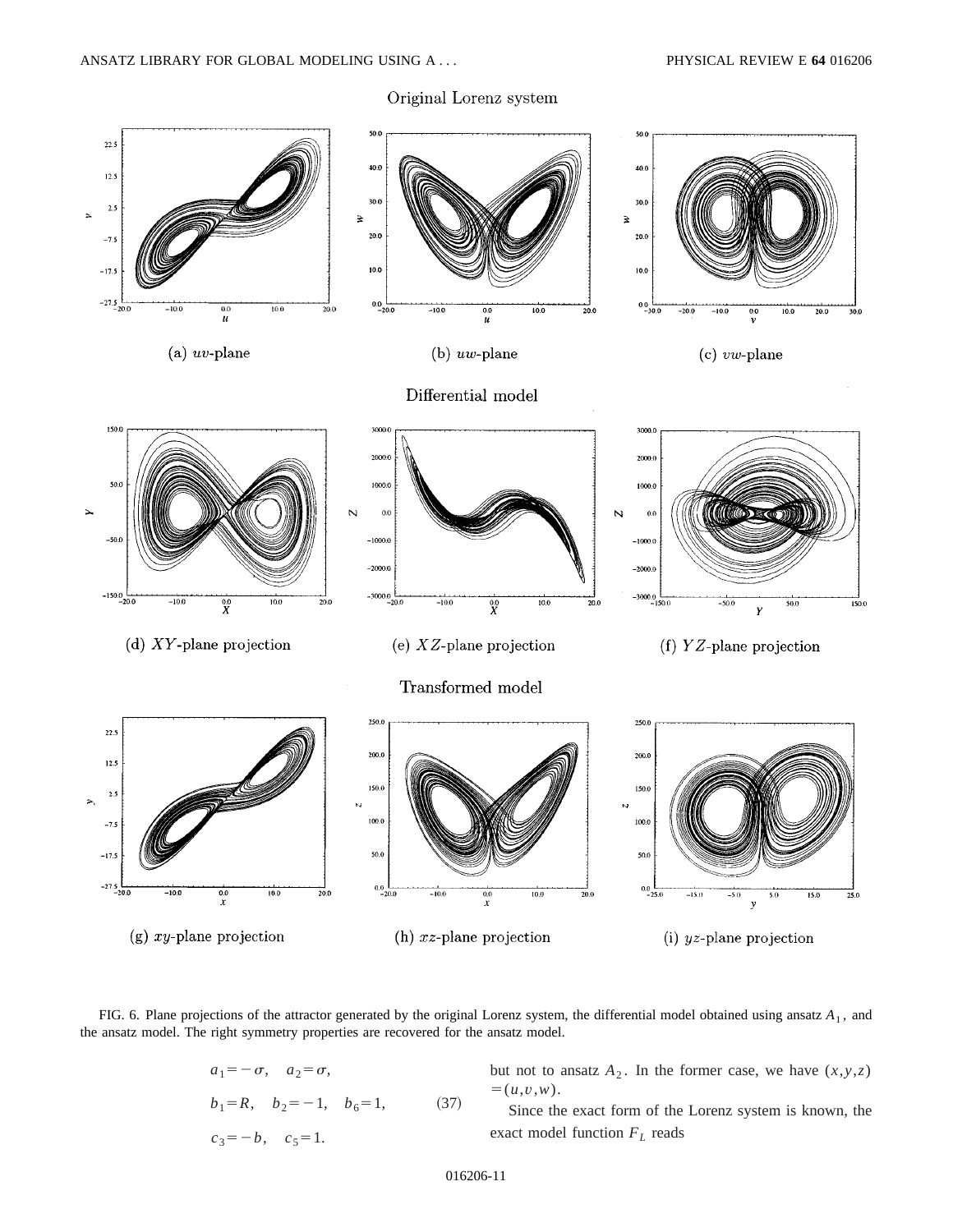

FIG. 7. First-return maps for the Lorenz case. The map associated with the ansatz Lorenz model exhibits slight departures from exact symmetry which induce a significant thickness.

$$
F_{L} = \alpha_{3}X + \alpha_{5}X^{3} + \alpha_{10}Y + \alpha_{13}X^{2}Y
$$

$$
+ \alpha_{18}\frac{Y^{2}}{X} + \alpha_{26}Z + \alpha_{32}\frac{YZ}{X},
$$
(38)

according to ansatz  $A_1$ . One may remark that this exact model function is constituted by seven terms rather than 35 for the model function  $F_1$  associated with ansatz  $A_1$ . There is a cost to pay for these additional terms since they will slightly affect the quality of the model as will be discussed later.

Two differential models of the form  $(3)$  are obtained with ansatz  $A_1$  and  $A_2$ , respectively. For instance, plane projections of the chaotic attractor generated by the differential model with ansatz  $A_1$  are displayed in Figs. 6(d), 6(e), and  $6(f)$ . The model function is constituted here by 35 terms rather than 18 as obtained in  $\lceil 3 \rceil$ . The great advantage of the model function is that it has a structure which is equivalent to those of the exact model function  $F<sub>L</sub>$ , while the estimated model function by using a polynomial expansion has not. One may observe the large departure from the original attractor displayed in Fig. 6. Indeed, the couplings between the derivative coordinates are clearly different from the couplings between the original dynamical variables (*u*,*v*,*w*). The symmetry of the differential model is an inversion symmetry with respect to the origin of the differential embedding rather than a rotation  $[14]$ .

Only the differential model associated with the ansatz *A*<sup>1</sup> can be transformed into an ansatz model of the form

$$
\begin{aligned}\n\dot{x} &= -1.799 - 22.605x + 21.650y + 0.001x^2, \\
\dot{y} &= -0.961 - 0.300x + 11.617y - 0.100x^2 \\
&\quad + 0.104xy - 0.160xz + 0.026y^2, \\
\dot{z} &= -13.811 + 15.518x - 3.494y - 2.552z + 0.373x^2 \\
&\quad -1.445xy - 0.153xz + 3.748y^2 - 0.006yz \\
&\quad - 0.001z^2.\n\end{aligned}
$$
\n
$$
(39)
$$

Its numerical integration generates a chaotic attractor [Figs.]  $6(g)$ , 6(h), and 6(i) which may be favorably compared to the original Lorenz attractor displayed in Figs.  $6(a)$ ,  $6(b)$ , and  $6(c)$ . The *x* or *y* variable generates time series with symmetry properties while the *z* variable is clearly invariant. This is an important result since by using derivatives, delay coordinates, or principal components, the reconstructed attractor always possesses an inversion symmetry when *u* or *v* are used as the observable while no symmetry is observed when  $w$  is used as the observable [14]. The ansatz model, therefore, has the great advantage of generating a phase portrait that has a rotation symmetry as observed for the original phase portrait. Using an ansatz allows one to select the adequate model structure and to recover the exact symmetry properties. One may remark that a rotation symmetry, has been recovered when starting from a single time series while two time series are required by using usual approaches  $[18,19]$ .

The ansatz model (39) is not exactly equivariant. Indeed, extra terms required by the ansatz  $A_1$  as  $a_0$ ,  $a_7x^2$  or  $b_4xy$ and other even order monomials involving *x* and *y* slightly destroy the equivariance since  $\dot{x}$  and  $\dot{y}$  can no longer be changed into  $-\dot{x}$  and  $-\dot{y}$  by applying  $(x, y, z) \rightarrow (-x,$  $-y$ ,*z*). These extra terms have low effects when the system is integrated as displayed in Figs.  $6(g)$ ,  $6(h)$ , and  $6(i)$ . The thickness of a first-return map exhibits this slight departure from symmetry (Fig. 7). It could be avoided with a restricted ansatz only including odd terms in the first two equations, i.e., by deleting terms associated with  $a_4$ ,  $b_4$ ,  $b_5$ , and  $b_7$ from the ansatz before estimating the differential model.

When the *v* or *w* variable is the observable, no ansatz models can be obtained with the ansatz library introduced in Sec. II.

### **IV. CONCLUSION**

Modeling dynamical systems starting from a scalar time series is an important subject of research. Most of the models obtained involve polynomial expansions with a large number of coefficients and the structure of the model equations can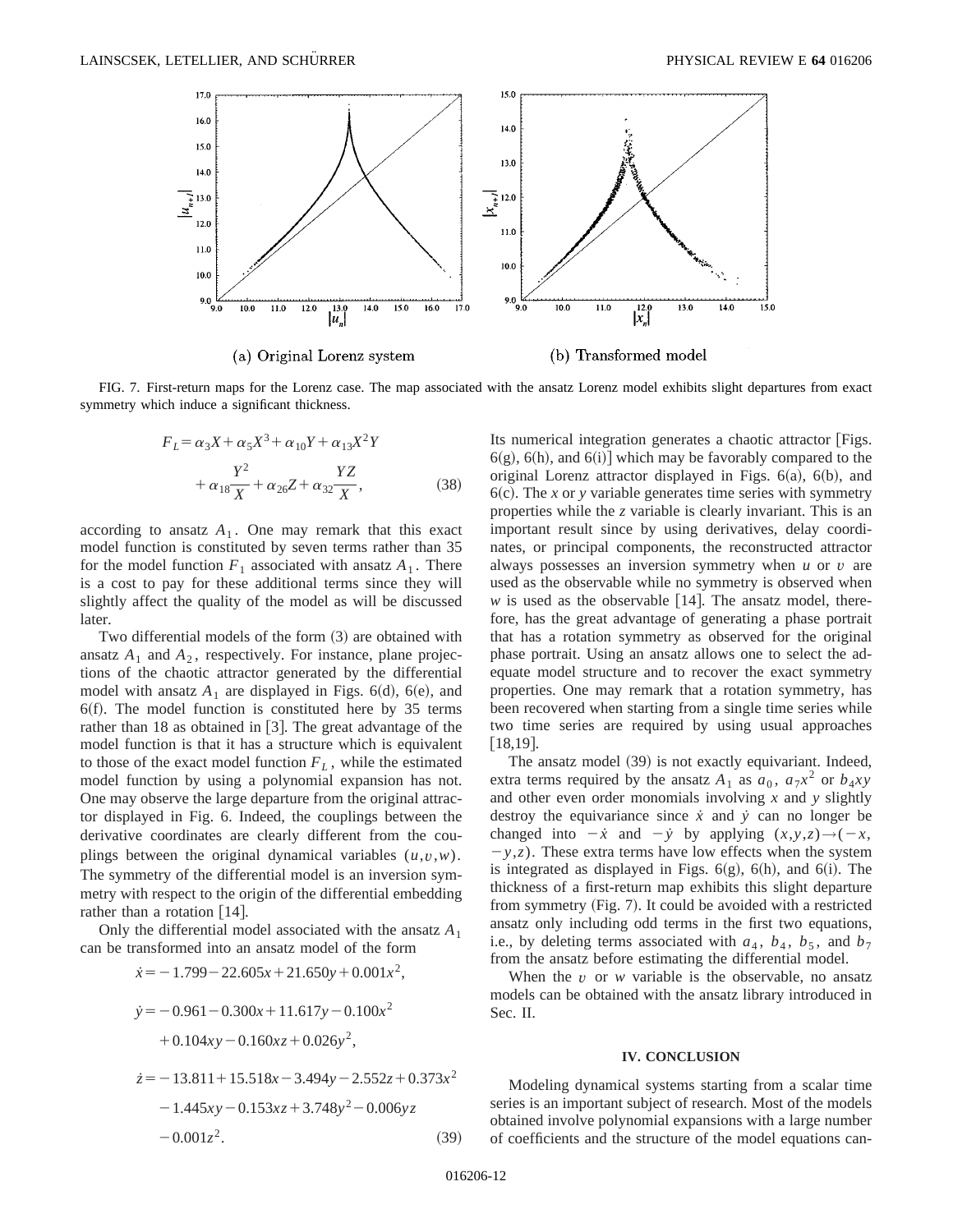not be used to understand the couplings between the different dynamical variables required for a complete description of the state of the system studied. With the aid of an ansatz library, it is possible to reduce the number of terms involved in the model function when its structure is adequate. Moreover, when the original system presents a symmetry, the differential model cannot be characterized by the same symmetry except if the symmetry of the original system is an inversion. We have shown that using an ansatz library may allow us to obtain an ansatz model that has variables which present couplings very similar to those observed for the original system. For instance, the right symmetry properties of the Lorenz system have been recovered starting from a scalar time series. The first attempts to adopt this method for noisy time series has been postponed for future research.

### **ACKNOWLEDGMENTS**

We wish to thank Luis A. Aguirre for helpful discussions and Irina Gorodnitsky for encouraging this project. This project was supported by an AMADEUS program between Austria and France and by NSF Grant No. IIS-0082119. C.L. was at the Institut fur Theoretische Physik in Graz, Austria, when most of this work was done.

# APPENDIX: COMPUTATION OF MAP  $\varphi_p$  FOR ANSATZ  $A_p$

In this appendix the code used in MATHEMATICA for computing the map  $\varphi$  between the ansatz coefficient  $\alpha_n$ 's and the model coefficients  $\{a_i, b_i, c_k\}$  is given for ansatz  $A_0$ . Other cases can be easily computed from this code.

# **General procedure to generate the functions** *fi*

Matrices AA, BB, and CC correspond to the ansatz functions  $f_1$ ,  $f_2$ , and  $f_3$ , respectively. The matrix indices are shifted by 1. For instance, in matrix AA, the indices 2 and 3 correspond to coefficients  $a_1$  and  $a_2$ , respectively,

Q5\$1,*x*@*t*#,*y*@*t*#,*z*@*t*#,*x*@*t*#*x*@*t*#,*x*@*t*#*y*@*t*#,*x*@*t*#*z*@*t*#,*y*@*t*#*y*@*t*#,*y*@*t*#*z*@*t*#,*z*@*t*#*z*@*t*#%, AA5Flatten@Table@\$*ai*%,\$*i*,0,Length@Q#21%#], BB5Flatten@Table@\$*bi*%,\$*i*,0,Length@Q#21%#], BB5Flatten@Table@\$*bi*%,\$*i*,0,Length@Q#21%#], CC5Flatten@Table@\$*ci*%,\$*i*,0,Length@Q#21%#], T5AA Q;T5T@ @\$2,3%# #; *f* <sup>1</sup>5Apply@Plus,T], T5BB Q;T5T@ @\$2,4%# #; *f* <sup>2</sup>5Apply@Plus,T], T5CC Q;T5T@ @\$1,4,9%# #; *f* <sup>3</sup>5Apply@Plus,T], *a*<sup>1</sup> *x*@*t*#1*a*<sup>2</sup> *y*@*t*#, *b*<sup>1</sup> *x*@*t*#1*b*<sup>3</sup> *z*@*t*#, *c*01*c*<sup>3</sup> *z*@*t*#1*c*<sup>8</sup> *y*@*t*#*z*@*t*#. **Computation of** *Z˙*

$$
\text{replxyz} = \{x[t] \rightarrow x, y[t] \rightarrow y, z[t] \rightarrow z\},
$$
\n
$$
g_1 = x[t],
$$
\n
$$
g_2 = \text{Simplify}[(\partial_{x[t]}g_1)f_1 + (\partial_{y[t]}g_1)f_2 + (\partial_{z[t]}g_1)f_3],
$$
\n
$$
g_3 = \text{Simplify}[(\partial_{x[t]}g_2)f_1 + (\partial_{y[t]}g_2)f_2 + (\partial_{z[t]}g_2)f_3],
$$
\n
$$
\text{Zdot} = \text{Simplify}[(\partial_{x[t]}g_3)f_1 + (\partial_{y[t]}g_3)f_2 + (\partial_{z[t]}g_3)f_3],
$$
\n
$$
g_1 = g_1 / .\text{replayz}, \quad g_2 = g_2 / .\text{replayz}, \quad g_3 = g_3 / .\text{replayz};
$$
\n
$$
\text{Zdot} = \text{Zdot} / .\text{replayz},
$$

 $S =$ Flatten[Solve[ $\{g_1 = 1, g_2 = 1, g_3 = 1, g_4 = 2, g_5 = 1\}$ ],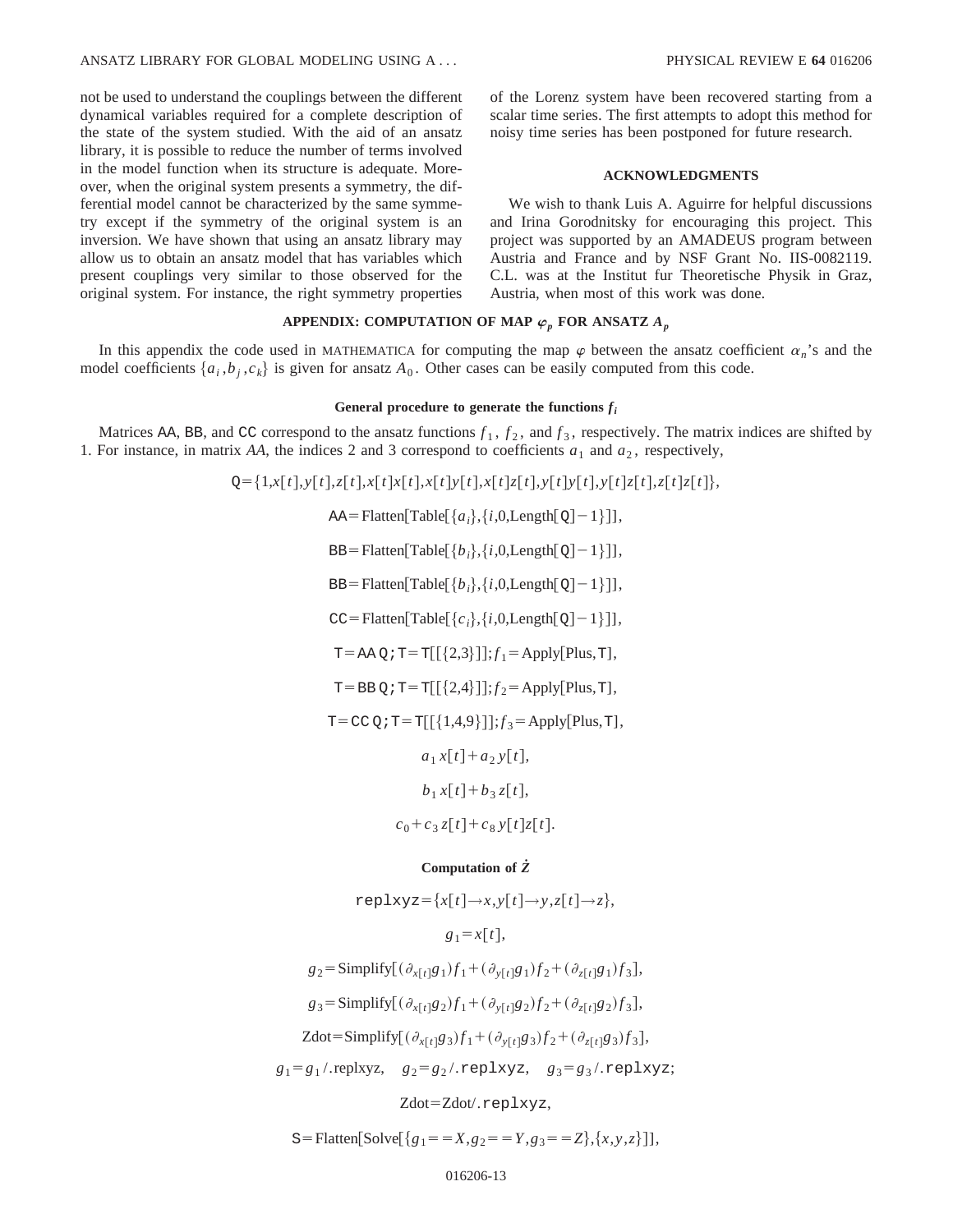```
Zdot=ExpandA<sub>11</sub>[Zdot/S].
```
# **Extraction of the monomial list from the expression for** *Z˙*

 $repl=Flatten[Table[\{a_i \rightarrow 1, b_i \rightarrow 1, c_i \rightarrow 1\}, \{i, 0, \text{Length}[Q]\}]]$ ;

 $QQ =$ ExpandAll $\lceil$ Simplify $\lceil$ (Zdot/.repl))]];

 $QQQ = Table[0, {i, 1, Length[QQ]}]: L = QQ:$ 

 $For[j = 1, j \leq \text{Length}[\text{QQ}], j + +$ ,

If[NumberQ[QQ[[ $j$ ]]] = = False,

```
For[k = 1, k \leq \text{Length}[\text{QQ}[[j]]], k++,
```
 $\text{If}[\text{NumberQ}[\text{QQ}[[j,k]]]]==\text{True},\text{QQ}[[j]]+=\text{QQ}[[j,k]]];$ 

```
];
QQQ[[j]] + = QQ[[j]];
         ];
```

```
L[[j]]/=QQQ[[j]];
```
 $L =$ Table $[L[[i]], \{i, 1, \text{Length}[L]\}],$ 

```
{1, X, X^2, Y, X, Y, Y^2, Z, X, Z, Y Z}.
```
**Extraction of the coefficients**  $\alpha_n$  from  $\dot{Z}$  using the monomial list

Coeff=Table[ $0$ , $\{i,1$ ,Length[ $L$ ]}];  $pp=Length[L];$  $For[j = Length[L], j > 0, j - -$ If  $\text{NumberQ}[L[j]]/$ .repl  $] =$  = False,

 $\text{For } k = 1, k \leq \text{Length}[\text{LZ}], k + +$ ,

 $CO = Coefficient[LI[[k]], L[[j]]];$ 

If  $\text{NumberQ}[\text{CO}$ .repl  $] = \text{True}, \text{Coeff}[\text{f}] + \text{=CO}$ ;

```
jj = j;
```
<sup>];</sup>

<sup>];</sup>

<sup>];</sup>